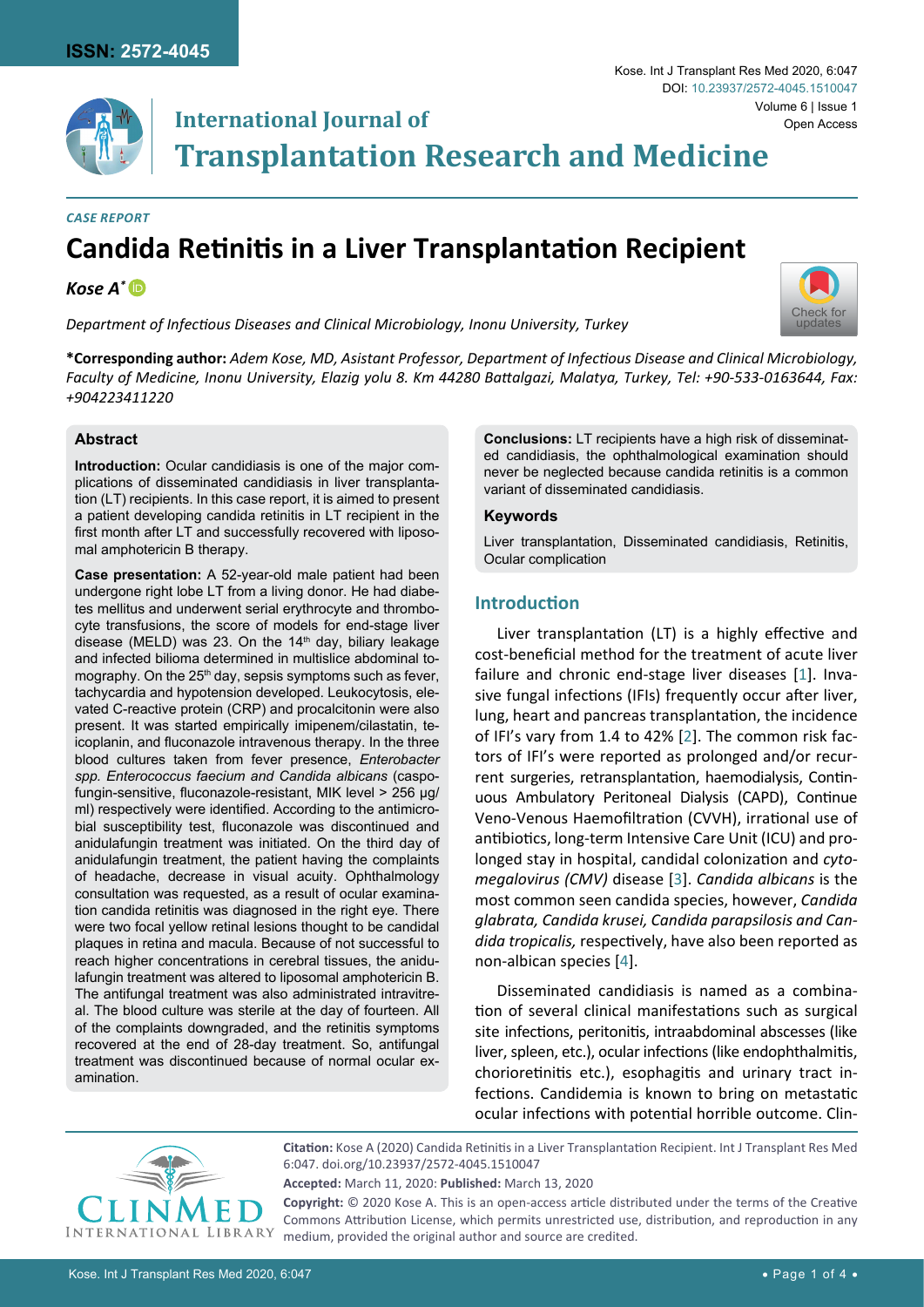ical manifestations of ocular infections in LT recipients are often atypical; mixed infections or noninfectious complications may coexist [\[5\]](#page-3-4). Ocular candidiasis is a sight-threatening ocular infection that most frequently occurs as a result of complications from disseminated candidiasis. Ophthalmoscopy should be performed in all patients with suspected candidiasis. The real incidence, risk factors, and outcome of eye involvement during disseminated candidiasis are completely unknown [[6](#page-3-6)]. While amphotericin B is considered the gold standard for the treatment of most IFI's, the optimal antifungal management of ocular candidal infections has not been clear yet [[7](#page-3-7)].

In this case report, it is aimed to present the recipient developing *C. retinitis* and successfully recovered with liposomal amphotericin B within the first month of LT.

#### **Case Description**

A 52-year-old male patient was followed-up for two years in a medical center with the diagnosis of chronic liver failure. He had been diagnosed with diabetes for the last five years. Having a model for end-stage liver disease (MELD) score of 23, the patient has undergone right lobe liver transplantation from a living donor in our institute in April 2019.

On the first day, the standard immunosuppressive treatment protocol (tacrolimus, mycophenolate mofetile, and prednisolone). The serial erythrocyte and thrombocyte replacements were performed in the first week. On the seventh day, trimethoprim/sulfamethoxazole 80/400 mg tablet in a day for antibacterial prophylaxis, and 900 mg oral valganciclovir for antiviral prophylaxis were started. On the  $25<sup>th</sup>$  day, the patient had fever, tachycardia, and hypotension. Blood analysis was carried out and the results were interpreted as follows leukocytosis (white blood cell (WBC): 12200 109 /L), C-reactive protein (CRP): 11.2 mg/dL, and procalcitonin (PCT): 4.51 ng/ml. Therefore, the patient empirically started receiving treatment of 4 × 500 mg imipenem/cilastatin,  $1 \times 400$  mg teicoplanin, and  $1 \times 400$  mg fluconazole intravenous therapy. *Enterobacter sp*., *Enterococcus faecium* and *Candida albicans* (Caspofungin-sensitive and Fluconazole-resistant, MIK level > 256 µg/ml) were grown in the three blood cultures, respectively. All the blood cultures were studied by using the BACTEC 860 system (Becton-Dickinson, Inc., Sparks, MD) and the BacT/Alert 3D (Bio Mérieux, Marcy-l'Étoile- France). An antifungal sensitivity test was performed by using the E-test method, and the reference values of the European Committee on Antimicrobial Susceptibility Testing (EUCAST) were taken as a base. As soon as the blood culture was reported by growing Candida, we performed an eyes examination for retinitis exclusion and the result was considered normal. No modification was made in the antibacterial treatment, we, therefore, wanted to switch

However, liposomal amphotericin B could not be obtained at that time, anidulafungin therapy was initiated to the patient because it was sensitive to all echinocandins. In order to determine the infection focus, portal vein Doppler USG, T-tube cholangiography, and multiple thin section abdominal tomography were studied. The portal vein Doppler USG findings were found to be normal. In T-tube cholangiography, a biliary leakage was detected from the internal segment of the feeding abdomen. In abdominal tomography, partly hyperechogenic liquid (compatible with intraabdominal abscess or infected bilioma) was observed in the form of the perihepatic region. The patient underwent transthoracic echocardiography for the probability of invasive candidiasis, but there was no sign detected for infective endocarditis.

On the  $3<sup>rd</sup>$  day of anidulafungin treatment, the patient was having complaints of headache and a decrease in visual acuity as a result of this, an ophthalmology consultation was requested, with an ocular examination, candida retinitis was diagnosed with the right eye. There were two focal yellow retinal lesions thought to be candidal plaques in the centre of right retina and macula. The retinal examination images of the patient after the diagnosis are shown in [\(Figure 1](#page-2-0)).

Since it well passes the brain-blood barrier and reaches high concentrations in ophthalmic tissues, the anidulafungin treatment was stopped and altered to 250 mg/d IV liposomal amphotericin B therapy. The blood culture was sterile at the fourteen-day of treatment, and the antifungal treatment was stopped after achieving the clinical and radiological improvement. During the liposomal amphotericin B treatment, the count blood cell (CBC), liver and kidney function tests were performed on a daily basis and the ophthalmological examinations were performed once in a week. No complication related to liposomal amphotericin B treatment was observed. At the end of the 28-day treatment, all the complaints of the patient were diminished and the retinitis condition recovered. After the treatment, the patient was discharged with full recovery. The retinal examination images of the patient at the end of the antifungal therapy are shown in [\(Figure 2](#page-2-1)).

#### **Conclusions**

Although *CMV* is the most common opportunistic infectious agent of ocular involvement in LT recipients, ocular candidiasis is also a major complication of disseminated candidiasis [\[5\]](#page-3-4). Papanicolaou, *et al*. reported a 1.3% incidence of ocular infections in LT recipients and declared that 684 patients undergone LT at Mount Sinai Hospital in New York had fungal infections earlier (mean, 42 days) than viral infections (mean, 128 days) [\[8\]](#page-3-5). Husain, et al. found that the risk factors for inva-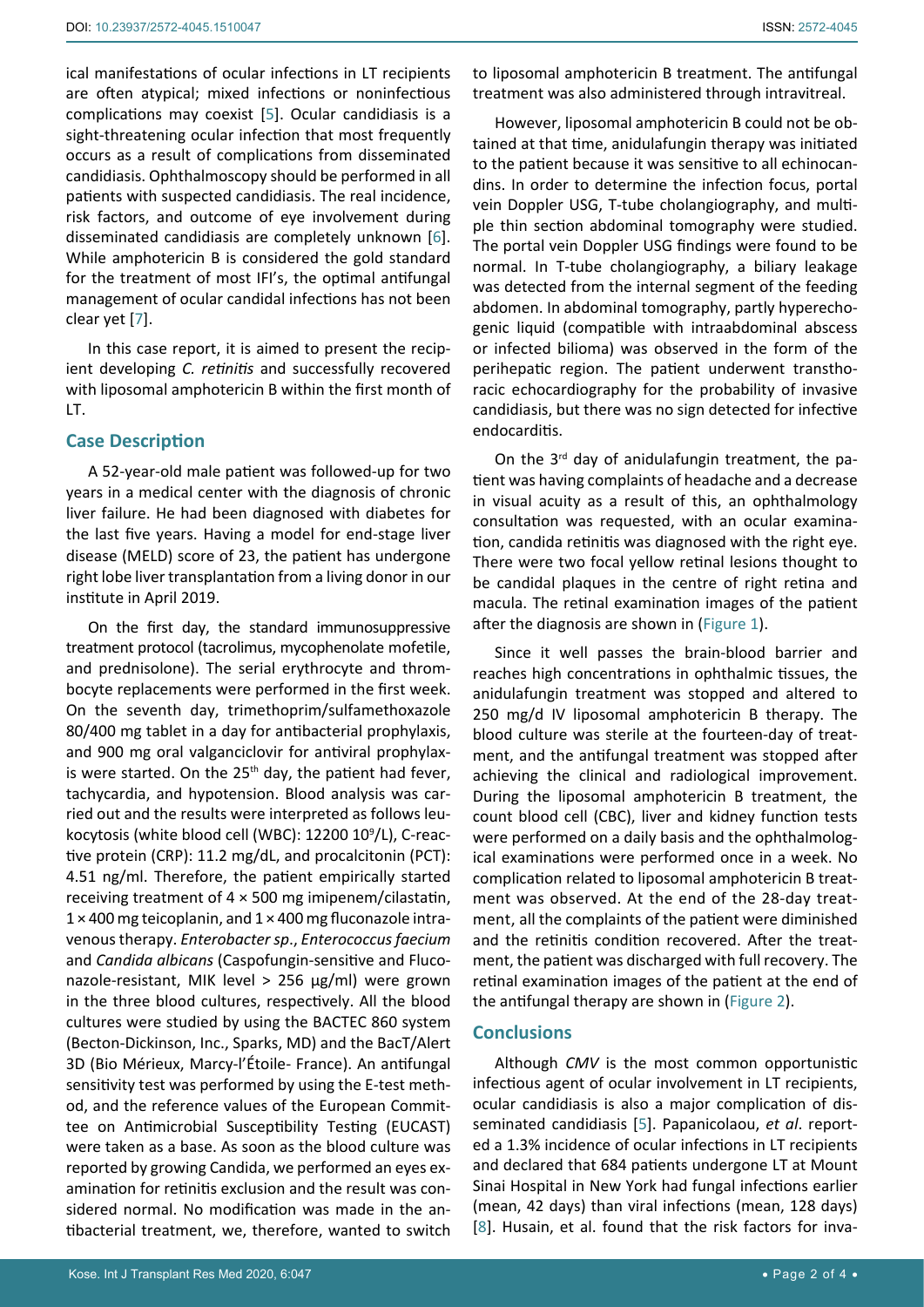<span id="page-2-0"></span>

**Figure 1:** The retinal candida plaques in right eye during the diagnosis.

<span id="page-2-1"></span>

sive candidiasis include the use of antibiotics to prevent spontaneous bacterial peritonitis, post-transplantation dialysis, and retransplantation [\[9\]](#page-3-10). In our case study, the patient had diabetes mellitus and high Model for End-Stage Liver Disease (MELD) score and they underwent serial erythrocyte/thrombocyte transfusions at perioperative and postoperative period. Additionally, biliary leakage, infected bilioma and bacterial sepsis were developed, then broad-spectrum antibiotics were performed. *C. retinitis* appeared on the 25<sup>th</sup> day after LT.

Retinal lesions are said to be associated with an episode of candidemia, if they appeared in the first eye examination that was carried out within seven days following a positive blood culture. Ophthalmoscopy has been recommended for diagnosing frequently nondescript diagnosis of disseminated candidiasis. The optic fundus may be affected by an independent opportunistic infection focus or may be part of systemic infection [\[10](#page-3-8)]. While the appearance of *CMV* retinitis is typical with a characteristic vascular sheath, edema and actively extending bleeding borders and lesions of a pale necrotic center, there are extensive haemorrhages and larger lesions in the retinitis associated with disseminated candidiasis or toxoplasmosis. Ocular candidiasis usually presents with distinctive signs demonstrated by funduscopic examination [\[11](#page-3-9)]. Libsen, et al. prospectively evaluated five studies about candidemia patients for *Candida* endophthalmitis, and they declared that the rates from 0-78% of lesions consistent with candidal endophthalmitis in immunocompromised patients. In the same study, 180 out of 206 patients diagnosed with candidemia underwent an ophthalmologic examination in the first week, 27 (15%) patients had identified with